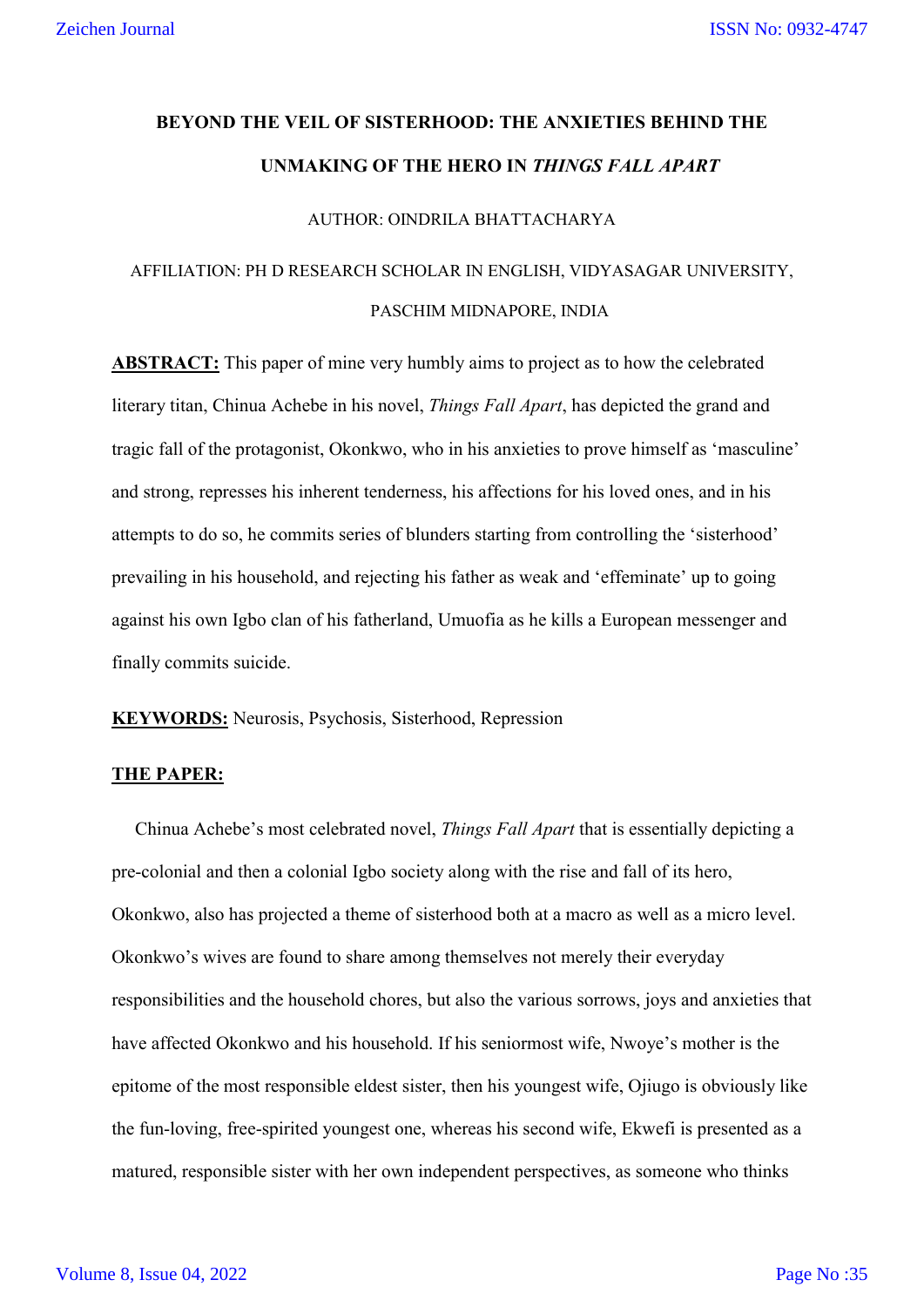ahead of her time. Within this macro-sisterhood, a micro one can also be witnessed. The micro-sisterhood is between Ekwefi and her daughter, Ezinma who also happens to be Okonkwo's most treasured child whom her parents have almost lost like her elder siblings (the other children of Ekwefi and Okonkwo) whom the parents have not been able to save. As the novel progresses, it can be observed how Achebe has problematized his text to emphasize as to how Okonkwo, perpetually suffering from an anxiety of not to be regarded as weak, suffers a tragic downfall as he attempts to control the sisterhood, for instance, by beating his wives. He beats his youngest wife, Ojiugo during the Week of Peace thereby going against the indigenous Igbo clan. He shoots at Ekwefi to exhibit his vigor and wrath. Finally, his rifle explodes killing Ezeudu's son causing his Exile from his fatherland, Umuofia. Of course he never recovers his pre-Exile position and finally commits suicide thereby being reduced to a pathetic condition of an abomination to the mother-earth as per the belief of his Ethnic clan.

 As the novel opens, Okonkwo's figure gives the impression that he is a strong man, but the author does not delay much to make it evident that Okonkwo's actions are mostly driven by a deep-rooted anxiety, that is, not to be considered as weak, because he believes that gentleness is a form of weakness which is very much a trait of an 'agbala', that is, a woman. Thus he is found to desperately try to project himself as a strong man in every possible way, for instance, by controlling his wives, thereby controlling the 'sisterhood' prevailing among his wives: "Okonkwo ruled his household with a heavy hand. His wives, especially the youngest, lived in perpetual fear of his fiery temper, and so did his little children" (Achebe, *Things Fall Apart* 13).

 However, that such actions of Okonkwo are basically anxiety-induced, is well evident in the author's words: "Perhaps down in his heart Okonkwo was not a cruel man. But his whole life was dominated by fear, the fear of failure and of weakness" (Achebe, *Things Fall Apart* 13). Okonkwo has been in persistent fear and anxiety of not to be like his father, Unoka, who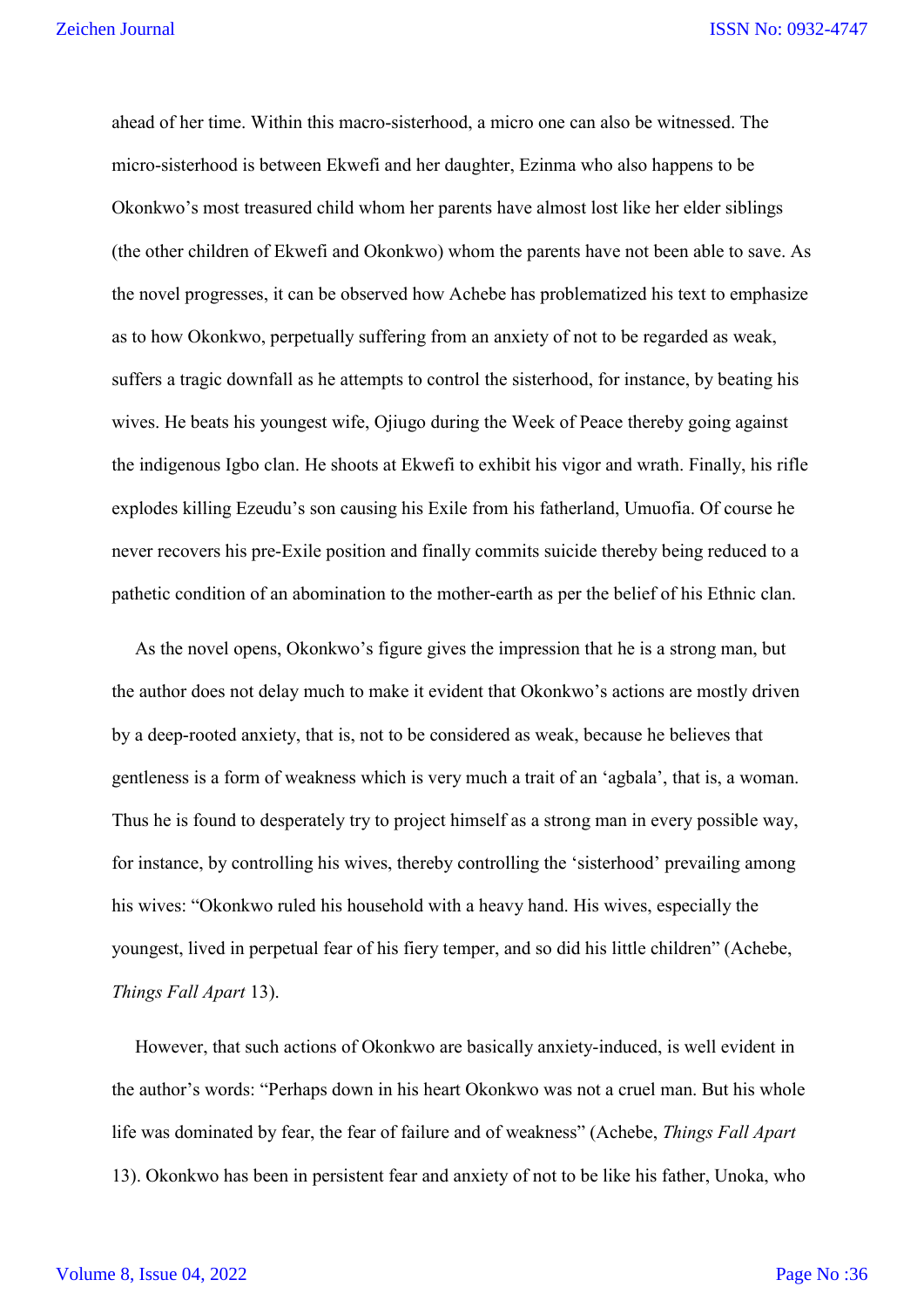has lived as a weak man with no title, no prosperity and has died of swelling, which, according to the-then Igbo belief, is an abomination to the earth. A strikingly contrasting picture can be observed in the household of another wise and prosperous man, Nwakibie whose help has enabled Okonkwo to shape his success. Nwakibie's eldest wife, Anasi is obviously like the eldest sister with responsibilities and utmost authority. So, it can be comprehended that a harmonious sisterhood prevails too in the household of Nwakibie who however, unlike Okonkwo who reacts furiously when he finds his youngest wife not at home, shows no sign of anger when he finds that apart from his four wives, his other wives due to some reason are not at home the day when Okonkwo has gone to Nwakibie to seek help by borrowing yam seeds. The contrast also can be perceived in the way Anasi is respected in Nwakibie's household as his seniormost wife, and the way Okonkwo reprimands and insults his eldest wife as he hands over Ikemefuna (who is sent to Umuofia from Mbaino as a compensation for the killing of Udo's wife) to her and she casually inquires her husband about the probable duration of the boy's stay in Okonkwo's household: "'Do what you are told, woman,' Okonkwo thundered, and stammered. 'When did you become one of the *ndicbie* of Umuofia?'" (Achebe, *Things Fall Apart* 14).

 However, the sisterhood prevailing among Okonkwo's three wives speaks of harmony and spontaneity, for instance, during the New Yam Festival, the three women's shared joy and excitement become well apparent as the author writes: "Okonkwo's wives had scrubbed the walls and the huts with red earth until they reflected light. They had then drawn patterns on them in white, yellow and dark green. They then set about painting themselves with cam wood and drawing beautiful black patterns on their stomachs and on their backs" (Achebe, *Things Fall Apart* 37-38). However, the festive mood is pretty soon thwarted by Okonkwo who quite unjustifiably beats his second wife, Ekwefi for cutting off some leaves from the banana tree of their household to pack food, and this serves as a vent for the return of some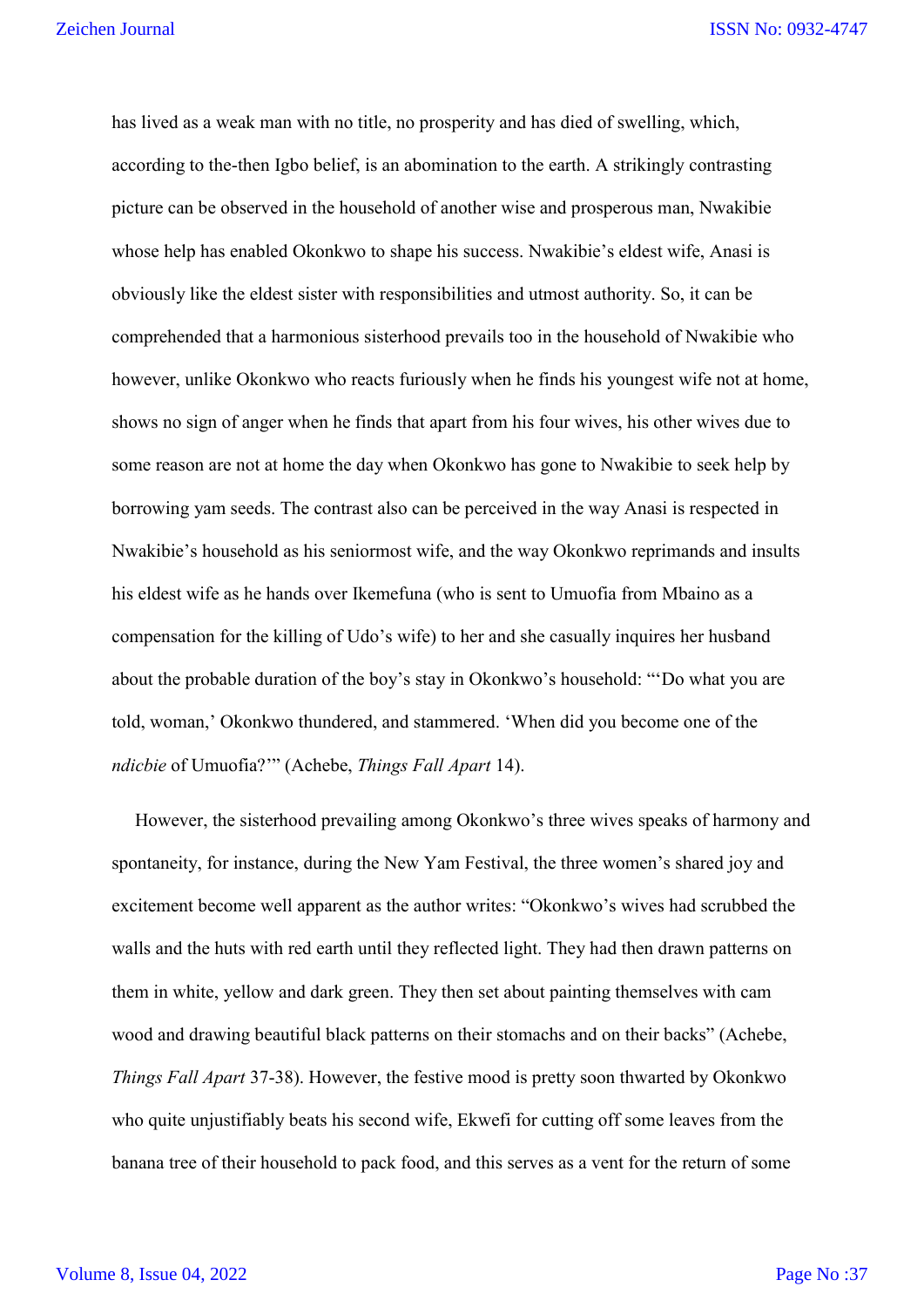"suppressed anger" (Achebe, *Things Fall Apart* 38) of Okonkwo. It seems as if the author too attempts without any partiality towards his hero, to point out how without much justified reason, Okonkwo repeatedly tries to control, disturb and suppress the sisterhood existing in his household: "As a matter of fact the tree was very much alive. Okonkwo's second wife had merely cut a few leaves off it to wrap some food, and she said so. Without further argument Okonkwo gave her a sound beating and left her and her only daughter weeping" (Achebe, *Things Fall Apart* 38). As if that is not all, he aims his loaded gun at her and fires a shot and Ekwefi out of sheer luck has a narrow escape as the shot somehow misses her. This incident perhaps is a foreboding that the next incident, of course an accidental shot, will bring about his Exile which will catalyze his downfall.

 Another very interesting sisterhood has been depicted as existing between Ekwefi and Chielo, the priestess of Agbala (the Oracle of the Hills and the Caves). Both share the anxiety to save Ekwefi's only child with Okonkwo, Ezinma, especially as none of the children born to the couple before Ezinma has survived, and Ezinma, in spite of her otherwise jolly nature, has often been down with ailments threatening her life in her childhood. The author has stated: "She was particularly fond of Ekwefi's only daughter, Ezinma, whom she called 'my daughter'" (Achebe, *Things Fall Apart* 49). Interestingly enough, unlike Chielo who refers to Ezinma as her daughter and accordingly showers her with her affection, Okonkwo who believes that any sort of display of affection and tenderness is essentially a weakness that suits a woman (which is why he is so desperate to rule his household with harshness thereby trying to control the sisterhood prevailing there), with his own hands kills Ikemefuna, the boy who has been gradually used to refer to Okonkwo as his father out of affection and trust, though even the oldest and wise man, Ogbuefi Ezeudu repeatedly forbids him to take any part in the killing of Ikemefuna as the boy calls him his 'father'. But out of sheer anxiety to repress his love for the boy, Okonkwo kills him.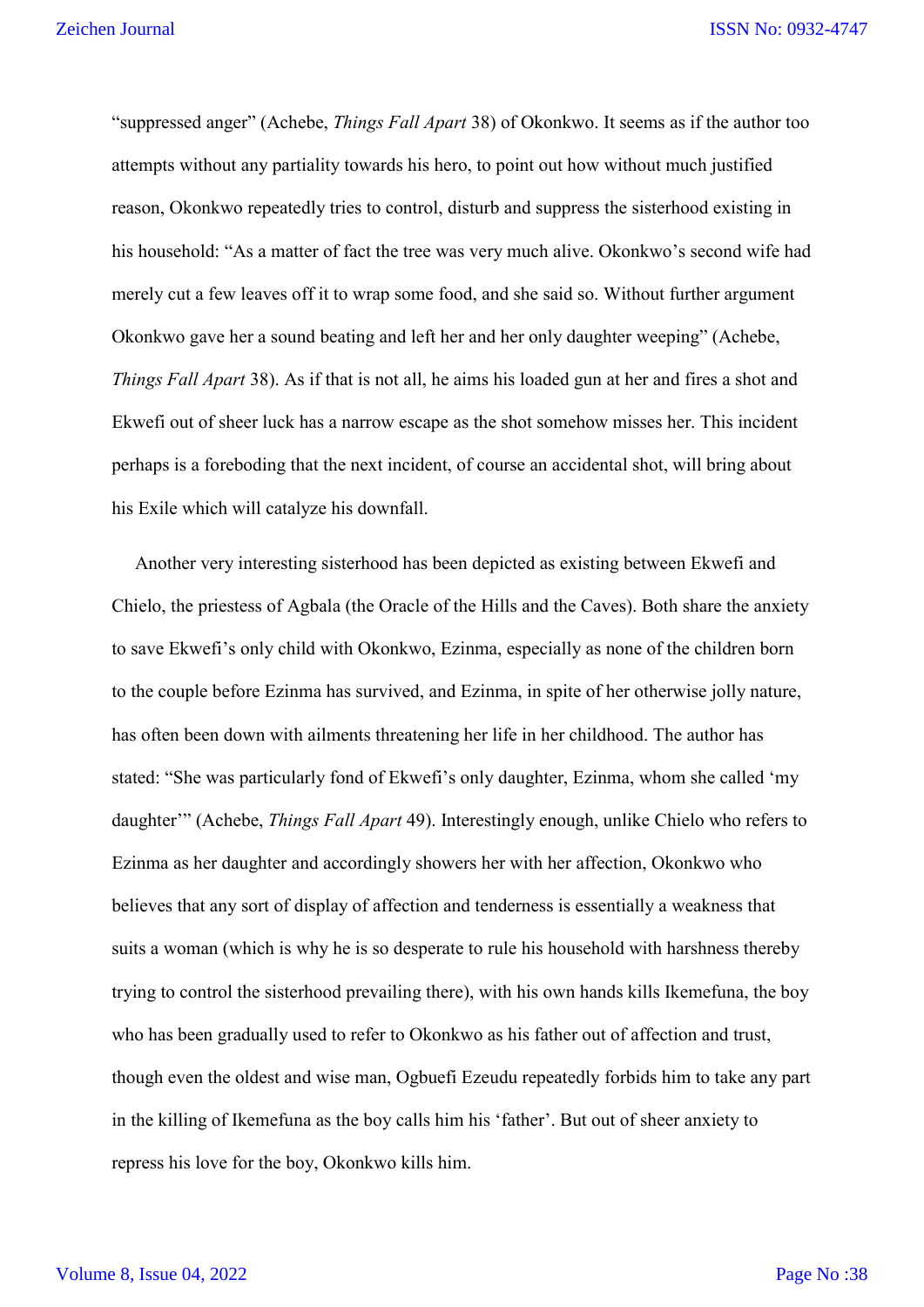Okonkwo's controlling of sisterhood also affects the bringing up of the children in his household, moulding their attitudes and perspectives. The traditional folklores narrated to the children by his wives, are relevant not merely to enhance their imaginative faculties and the necessary bond among themselves and their mothers, but also to pass down the traditional myths and folklores (oral literature) to the young generations. Such an important role played by the sisterhood is controlled and suppressed by Okonkwo who believes that such acquaintance with the myths and folklores, and any attachment especially of his sons with their mothers is essentially a weakness that suits only women. Thus, in spite of the fact that Okonkwo's eldest son, Nwoye has developed a genuine fondness for such folklores narrated by the womenfolk of his father's household, has to pretend as if he presently nurtures a dislike towards such tales, now that he is growing up, in order to impress his father: "… he now knew that they were for foolish women and children, and he knew that his father wanted him to be a man. And so he feigned that he no longer cared for women's stories. And when he did this he saw that his father was pleased, and no longer rebuked him or beat him" (Achebe, *Things Fall Apart* 54). Thus, Nwoye "would listen to Okonkwo's stories about tribal wars, or how, years ago, he had stalked his victim, overpowered him and obtained his first human head" (Achebe, *Things Fall Apart* 54).

 These have led to an unintentional incident as Okonkwo flaunting his so-called masculine vigor with his gun repressing his innate tender feelings out of anxiety, accidentally kills Ezeudu's sixteen-year-old son at Ezeudu's funeral as "Okonkwo's gun had exploded and a piece of iron had pierced the boy's heart" (Achebe, *Things Fall Apart* 124). As per the traditional norms of the Igbo clan, Okonkwo must leave his fatherland, Umuofia because he has killed a clansman thereby committing a crime against the earth goddess, and his crime is a 'female' one "because it had been inadvertent" (Achebe, *Things Fall Apart* 124). It is an irony that Okonkwo who has been always anxious to repress his tender feelings like, love for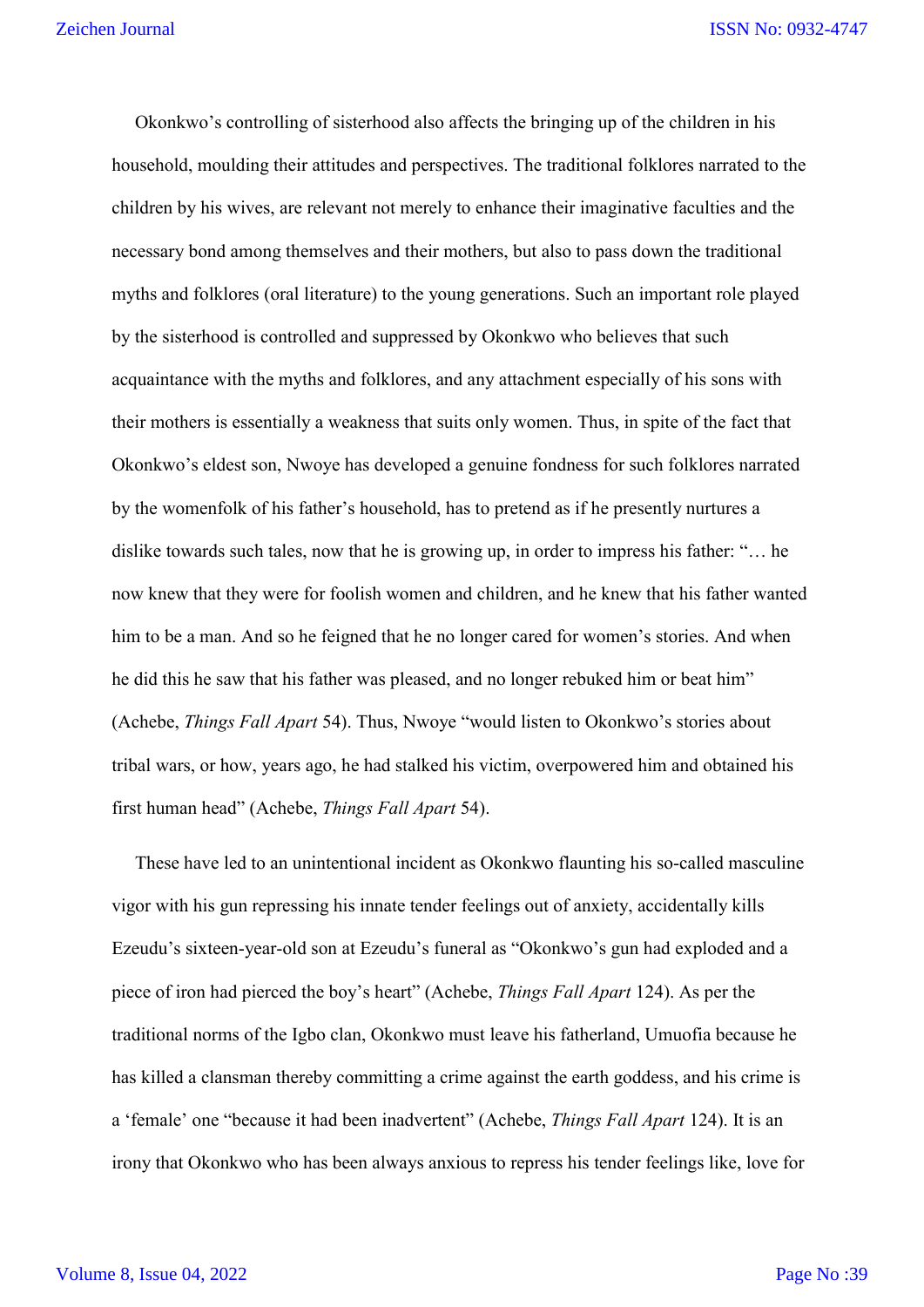his daughter, Ezinma, thinking that it exhibits weakness, a feminine trait according to him, commits a crime which is regarded as 'female' as per Igbo custom. He thus goes to his Involuntary Exile as he has to seek refuge in his motherland, Mbanta, from where he cannot return to his fatherland before seven years. At Mbanta, Okonkwo's uncle, his mother's younger brother, Uchendu reminds him that there is no greatness in demeaning femininity as he to help Okonkwo recover from the grief of being exiled to his motherland, points out: "A man belongs to his fatherland when things are good and life is sweet. But when there is sorrow and bitterness he finds refuge in his motherland" (Achebe, *Things Fall Apart* 134).

 As Nwoye, being utterly and helplessly miserable since the murder of Ikemefuna, leaves his father to embrace Christianity, Okonkwo warns his five other sons that they must behave like a man: "If any one of you prefers to be a woman, let him follow Nwoye now while I am alive so that I can curse him" (Achebe, *Things Fall Apart* 172). His grudge against anything that is feminine is so strong, that he persistently regrets that his most favorite child, Ezinma is not his son but his daughter. Okonkwo controls the sisterhood between Ezinma and her halfsister, Obiageli as he forbids them to marry in Mbanta as it is his motherland and expresses his wish to see his daughters marrying in Umuofia as it is his fatherland.

 At Mbanta, Okonkwo tries to influence the clansmen to drive away the Christians which obviously will involve an open conflict with the Church as he wants the Christians to be chased "out of the village with whips" (Achebe, *Things Fall Apart* 158). However, they refuse to do so, as a result of which Okonkwo tells himself inwardly that "This was a womanly clan" (Achebe, *Things Fall Apart* 159).

 His anxiety, perceived in the way he has controlled the sisterhoods existing in his family among his wives and children, the way he has treated his male children, especially Nwoye (of course the way he commits the action of killing Ikemefuna with his own hands), his hatred